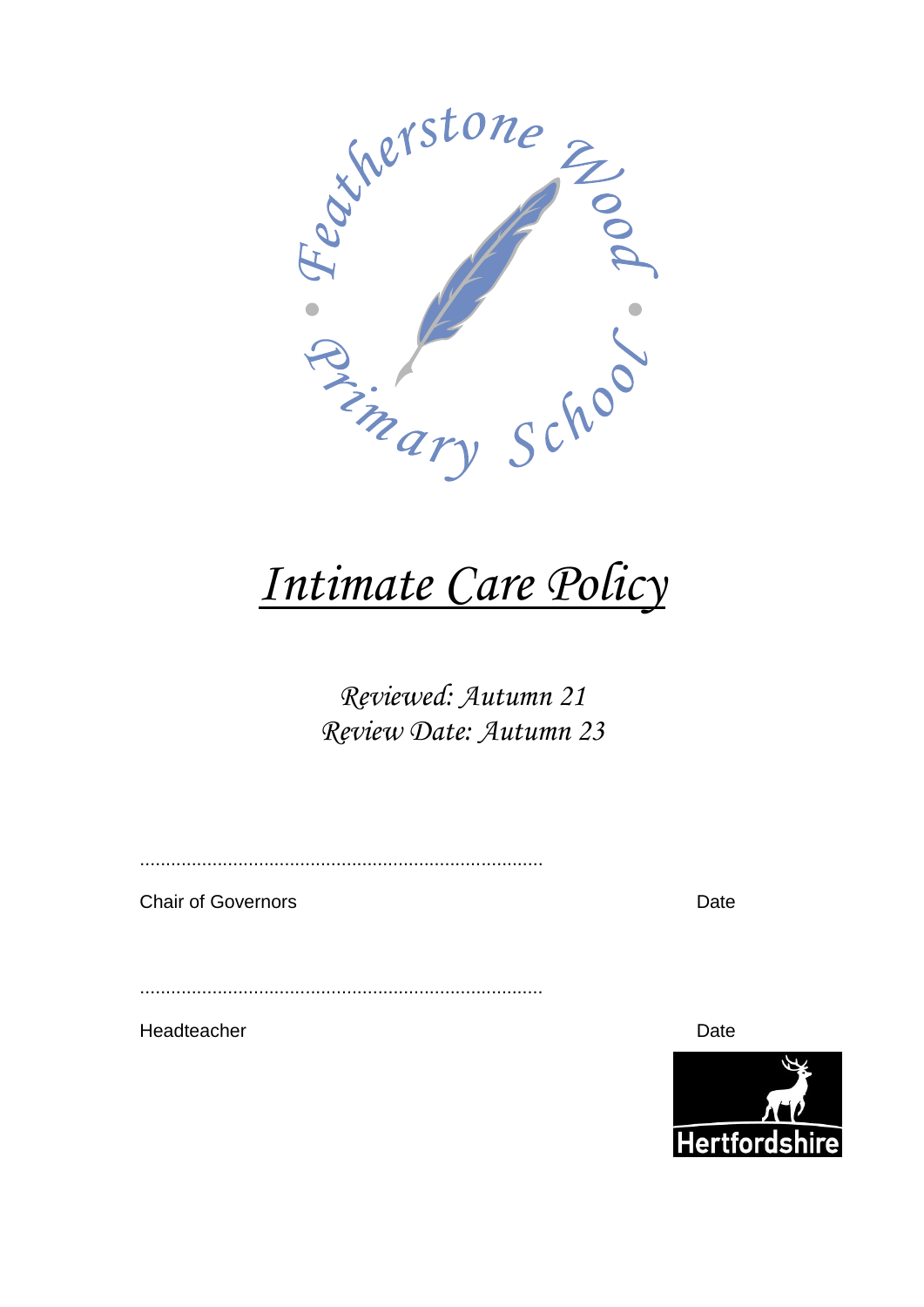# RATIONAL F

It is our intention to develop independence in each child, however there will be occasions when help is required. Our intimate care policy has been developed to safeguard children and staff. The principles and procedures apply to everyone involved in the intimate care of children.

Children are generally more vulnerable than adults. Staff involved with any aspect of pastoral care need to be sensitive to their individual needs.

Intimate care may be defined as any activity that is required to meet the personal needs of an individual child on a regular basis or during a one-off incident. Such activities can include:

- feeding
- oral care
- washing
- changing clothes
- toileting
- first aid and medical assistance
- supervision of a child involved in intimate self-care

Parents have a responsibility to advise the school of any known intimate care needs relating to their child.

# **PRINCIPLES OF INTIMATE CARE**

The following are the fundamental principles of intimate care upon which our policy guidelines are based:

- every child has the right to be safe
- every child has the right to personal privacy
- every child has the right to be valued as an individual
- every child has the right to be treated with dignity and respect
- all children have the right to be involved and consulted in their own intimate care to the best of their abilities
- all children have the right to express their views on their own intimate care and to have such views taken into account
- every child has the right to have levels of intimate care that are appropriate and consistent

#### **SCHOOL RESPONSIBILITIES**

All staff working with children are DBS checked.

Only those members of staff who are familiar with the intimate care policy and other pastoral care policies of the school are involved in the intimate care of children.

Where anticipated, intimate care agreements are written with the school and parents and, if appropriate, by the child. Care plans/agreements are signed by the parent and stored in the child's file. Only in emergency would staff undertake any aspect of intimate care that has not been agreed by parents and school. Parents would then be contacted immediately.

Intimate care arrangements will be reviewed at least annually. The views of all relevant parties should be sought and considered to inform future arrangements.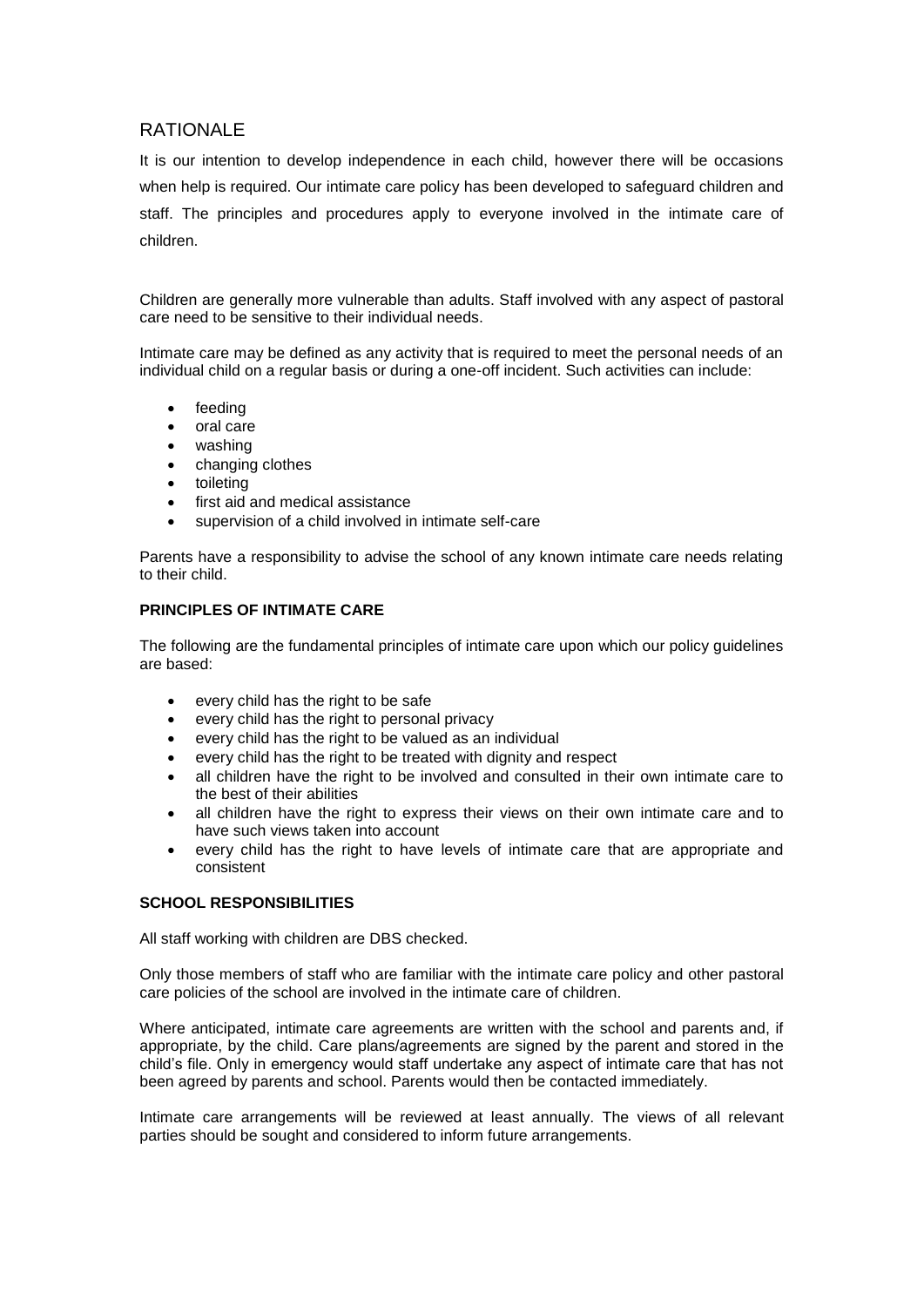If a staff member has concerns about a colleague's intimate care practice he or she must report this to the Designated Teacher for Child Protection.

### **GUIDELINES FOR GOOD PRACTICE**

All children have the right to be safe and to be treated with dignity and respect. These guidelines are designed to safeguard children and staff. They apply to every member of staff involved with the intimate care of children.

Young children and children with special educational needs can be especially vulnerable. Staff involved with their intimate care need to be particularly sensitive to their individual needs. Staff need to be aware that some adults may use intimate care as an opportunity to abuse children.

It is important to bear in mind that some forms of assistance can be open to misinterpretation. Adhering to the following guidelines of good practice should safeguard children and staff.

#### **Involve the child in the intimate care**

Try to encourage a child's independence as far as possible in his or her intimate care. Where a situation renders a child fully dependent, talk about what is going to be done and give choices where possible. Check your practice by asking the child or parent about any preferences while carrying out the intimate care.

# **Treat every child with dignity and respect and ensure privacy appropriate to the child's age and situation.**

It is not normally practical, from the point of view of staffing resources, for there to be two members of staff involved in intimate care of one child, and also this will not assist the privacy of the child. We will, wherever possible though, advise our staff to inform another member of staff when they are going to undertake intimate care of a child.

#### **Make sure practice in intimate care is consistent.**

As a child may have multiple carers a consistent approach to care is essential. Effective communication between all parties ensures that practice is consistent.

#### **Be aware of your own limitations**

Only carry out activities you understand and feel competent with. If in doubt, ASK. Some procedures must only be carried out by members of staff who have been formally trained and assessed.

#### **Promote positive self-esteem and body image.**

Confident, self-assured children who feel their body belongs to them are less vulnerable to sexual abuse. The approach you take to intimate care can convey lots of messages to a child about their body worth. Your attitude to a child's intimate care is important. Keeping in mind the child's age, routine care can be both efficient and relaxed.

## **If you have any concerns you must report them.**

If you observe any unusual markings, discolouration or swelling, report it immediately to the Designated Teacher for Child Protection. If a child is accidentally hurt during the intimate care or misunderstands or misinterprets something, reassure the child, ensure their safety and report the incident immediately to the designated teacher. Report and record any unusual emotional or behavioural response by the child. A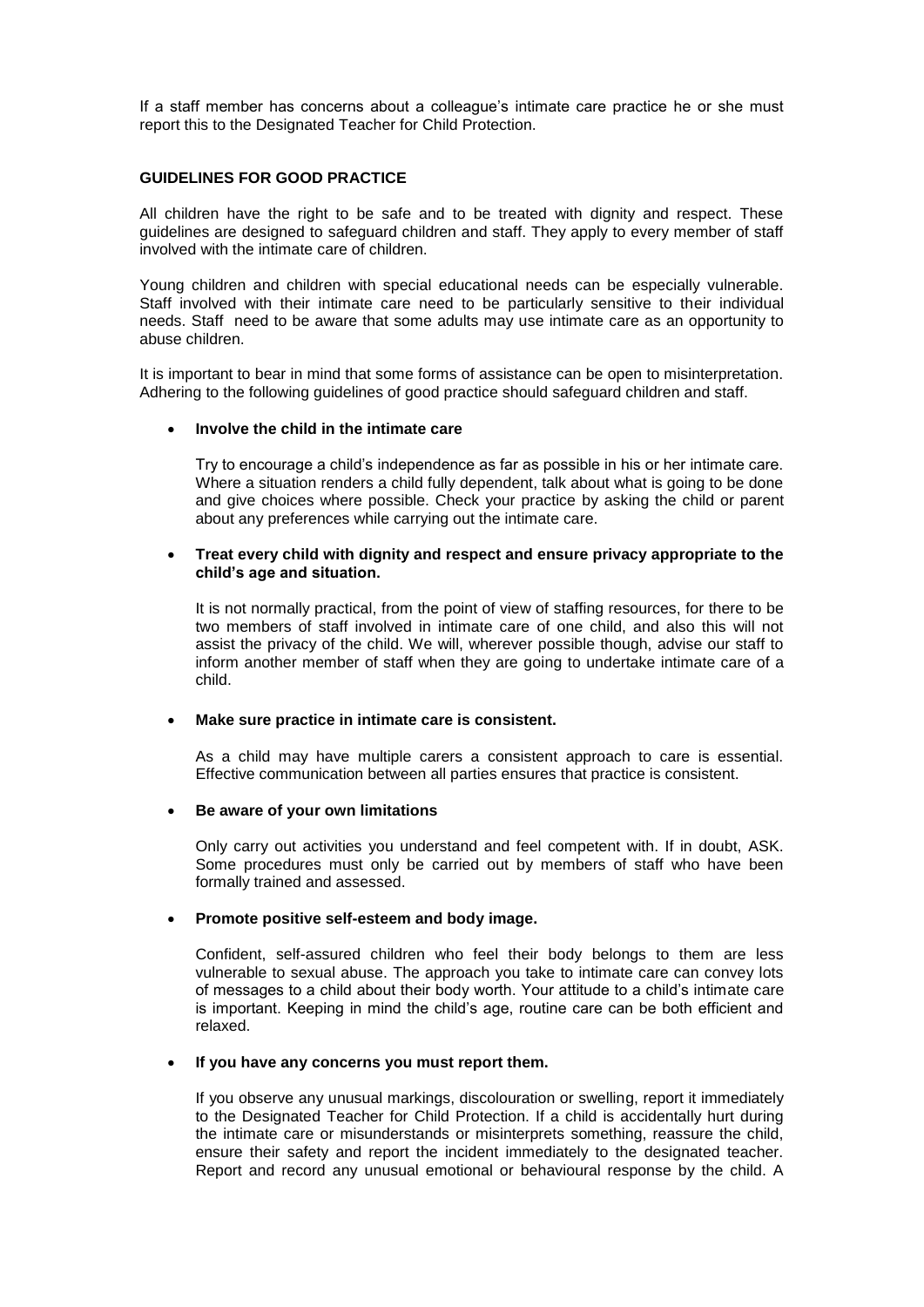written record of concerns must be made available to parents and given to the Designated Teacher for Child Protection.

# **WORKING WITH CHILDREN OF THE OPPOSITE SEX**

There is positive value in both male and female staff being involved with children. Ideally, every child should have the choice for intimate care but the current ratio of female to male staff means that assistance will more often be given by a female.

The intimate care of boys and girls can be carried out by a member of staff of the opposite sex with the following provisions:

- when intimate care is being carried out, all children have the right to dignity and privacy, i.e. they should be appropriately covered, the door closed or screens/curtains put in place
- if the child appears distressed or uncomfortable when personal tasks are being carried out, the care should stop immediately. Try to ascertain why the child is distressed and provide reassurance.
- report any concerns to the Designated Teacher for Child Protection and make a written record
- parents must be informed about any concerns.

# **COMMUNICATION WITH CHILDREN**

It is the responsibility of all staff caring for a child to ensure that they are aware of the child's method and level of communication. Depending on their maturity and levels of stress children may communicate using different methods - words, signs, symbols, body movements, eye pointing, etc. To ensure effective communication:

- make eye contact at the child's level;
- use simple language and repeat if necessary;
- wait for response;
- continue to explain to the child what is happening even if there is no response; and
- treat the child as an individual with dignity and respect.

# **DEALING WITH TOILET ACCIDENTS**

Accidents and unexpected soiling will occur occasionally in Foundation Stage but may also occur with older children. On these occasions, there may be no personalised intimate care plan in place.

Children, parents and staff all have responsibilities linked to this issue.

- Children must make their need for the toilet clear and go quickly before an accident happens. They must tell their parents before school if they are unwell or teacher if they become unwell in school.
- Parents must keep children who are unwell away from school to reduce the chance of tummy bugs from spreading. They must also come to school quickly to care for their child who is unwell or had an accident.
- Staff must let children go to the toilet regularly and encourage the use of the toilet during playtimes, so establishing good habits. Young children should obviously be allowed to use the toilet in lesson time if needed. Staff will be sympathetic to any child who does have an accident and contact the parents as soon as possible.

# **ACTION FOLLOWING A TOILET ACCIDENT**

1. Child is reassured.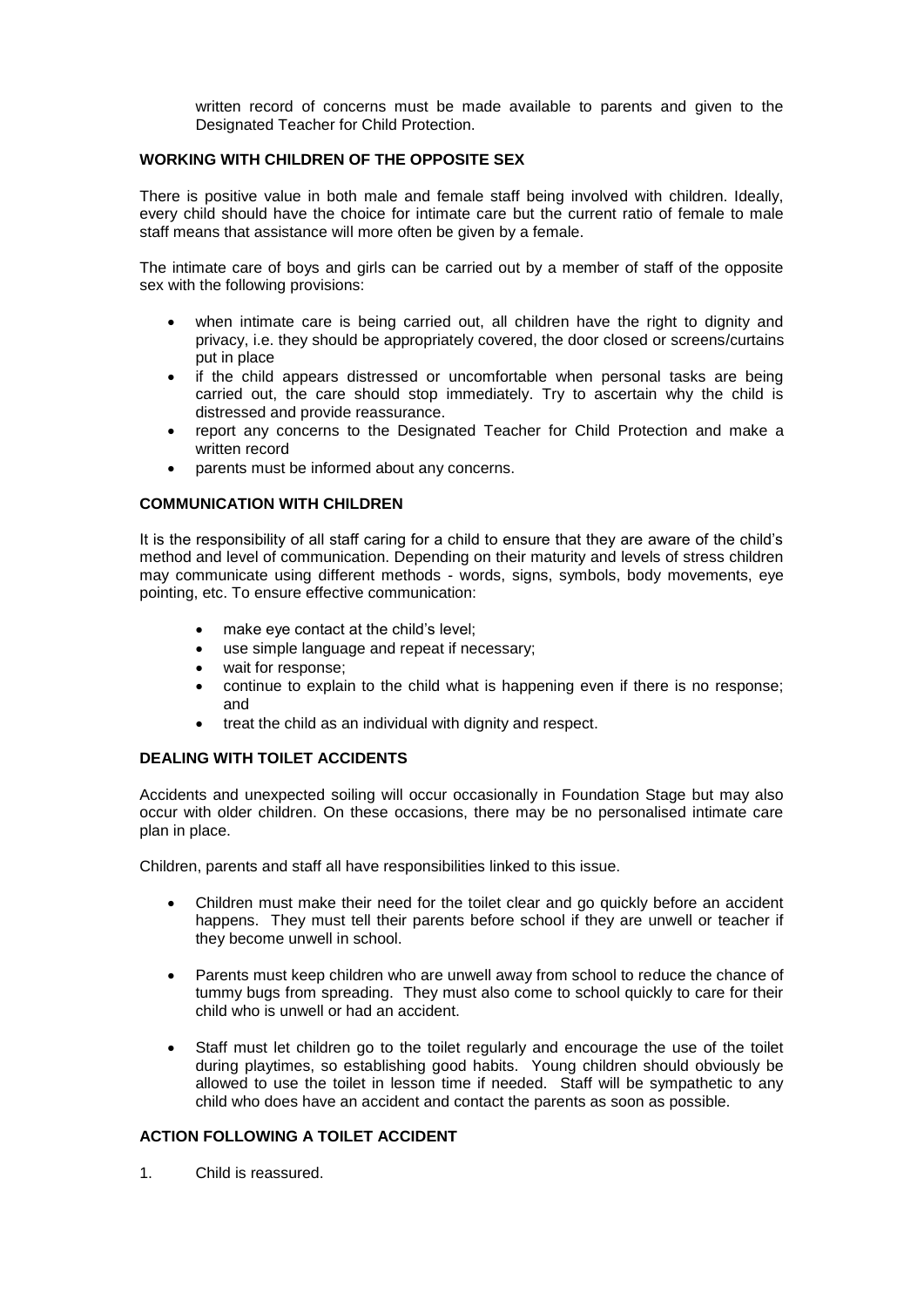- 2. The child will be helped to clean themselves and be supervised during the process in an age appropriate and sympathetic way.
- 3. Parents will be notified that their child has been changed.
- 4. Spare clothes are available. Parents will wash and return these as soon as possible and usually within 3 days.
- 5. All staff involved should use plastic/surgical gloves.
- 6. Changing/cleaning areas are to be cleaned after use.<br>7. Soiled clothes will be double wrapped and given to pa
- Soiled clothes will be double wrapped and given to parents.

# **REVIEW**

The Governing Body will review this policy in line with its cycle of review.

# **Linked policies**

Child Protection policy Code of Conduct Supporting Pupils with Medical Conditions policy